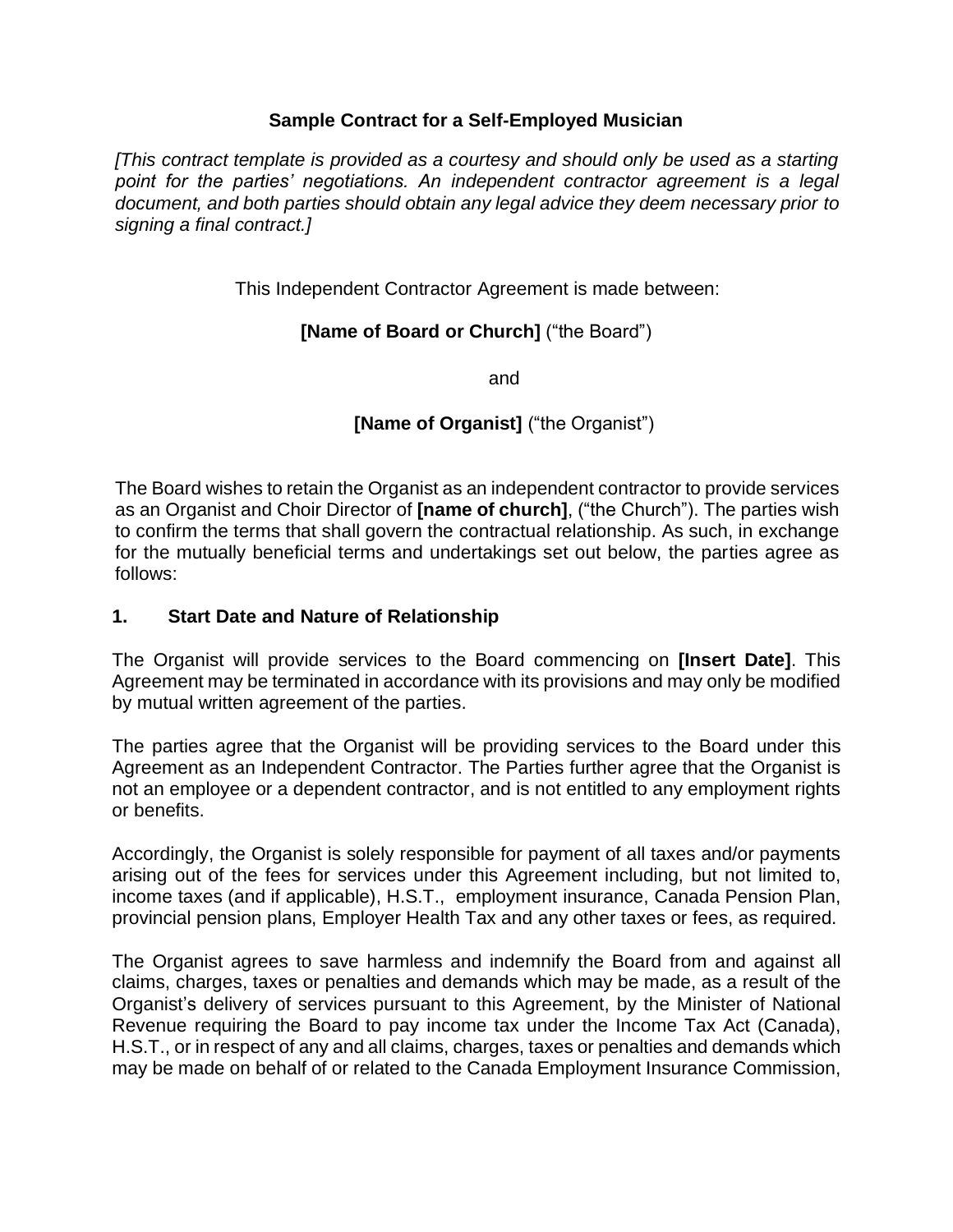the Ministry of Labour, the Canada Pension Plan, the applicable workers' compensation authorities or any other statutory body.

#### 2. Job Duties

Subject to the general direction of the Music Committee of the Church, the Organist shall have responsibility for the care and control of the music at the Church, and in particular has responsibility:

- a. to select, prepare and play organ music as required at services of worship;
- b. to lead the congregation in the singing of hymns and other service music;
- c. to select, rehearse, direct and accompany the music sung by the choir(s) and soloists;
- d. to choose the hymns **[in consultation with the Minister]**;
- e. to train and develop the choir(s) by conducting regular rehearsals at times mutually agreed upon by the Organist and the choir(s).

The Organist shall also oversee the care of the church organ(s) and piano(s) and make recommendations to the appropriate authorities regarding maintenance and repair.

The Board shall provide the Organist with access to reasonable secretarial assistance (without charge to the Organist) to support the Organist in fullfiling the above duties.

In carrying out the duties and responsibilities of this position, the Organist agrees to comply with all applicable Church and/or Board policies, procedures, rules and regulations, both written and oral, as are implemented from time to time. The Board agrees to advise the Organist of all such policies, procedures, rules and regulations and to provide copies of any them that exist in writing.

3. Compensation, Vacation and Other Entitlements

The Organist will be paid a professional fee for services of [\$Insert amount] plus HST, and will invoice the Board accordingly. The invoices will be submitted and paid on a monthly basis.

In addition to the above salary (and without any reduction or set-off against that salary), the Organist will be entitled to earn per diem fees for providing music at weddings and funerals in the Church as set out in section 4 below. The Organist is also permitted to earn additional fees for providing private instruction to students on the Church premises as set out in section 5 below.

In the event that the Organist needs to be temporarily absent from performing his or her duties, [insert details of who will be responsible for arranging for and compensating a suitable replacement. *See the last page for possible arrangements.*]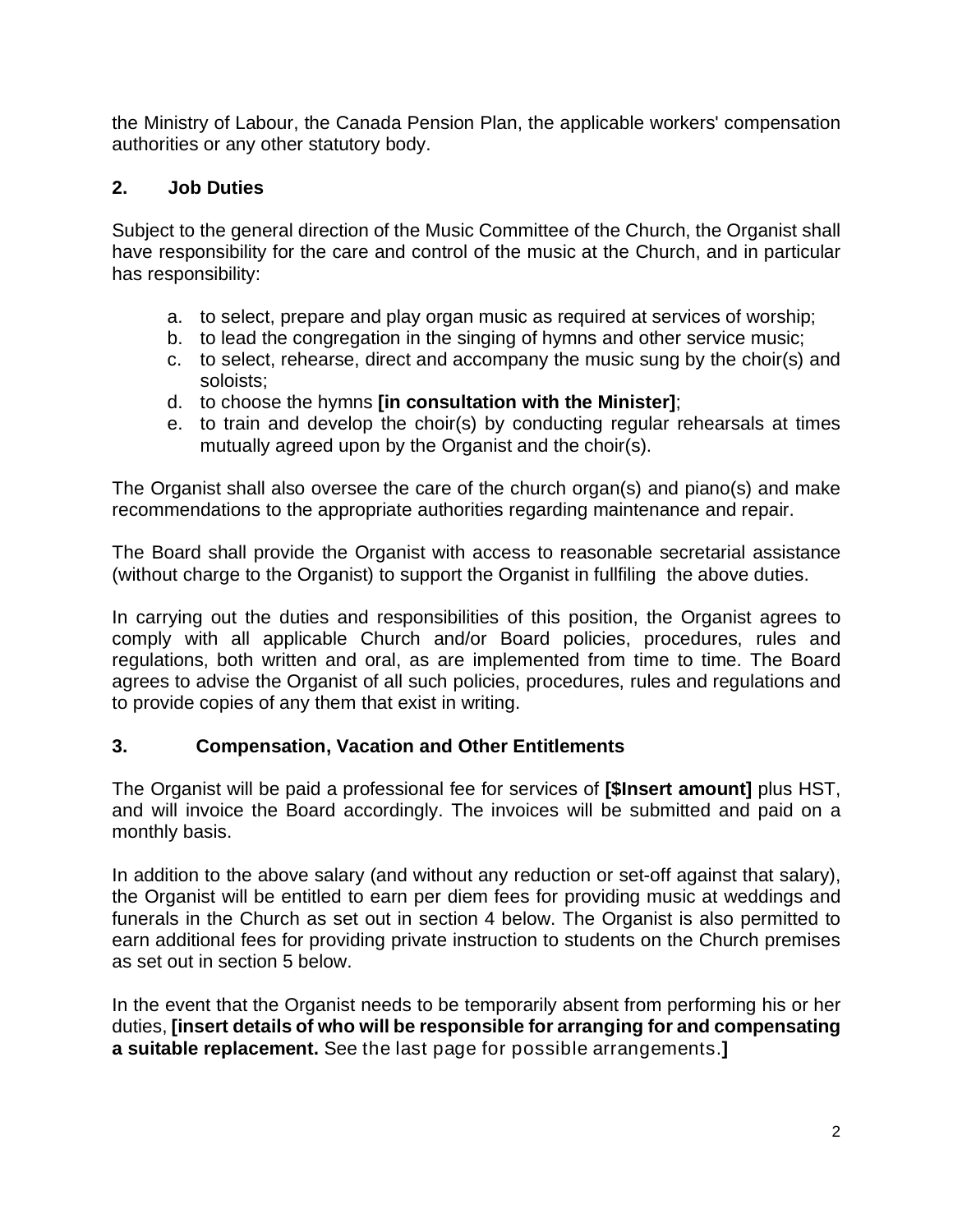The Organist shall be entitled to reimbursement of reasonable business-related expenses within the approved budget. **[Insert details of any applicable expense/music budget and whether any pre-approval of expenses is required]**  Approved business expenses will only be reimbursed upon submission of supporting receipts and/or invoices.

## **4. Weddings and Funerals**

The organist shall provide music, if required, for all weddings and funerals in the Church and is entitled to be paid a minimum fee (in addition to the salary set out above) for such events as set out below. The Organist shall be entitled to their fee regardless of whether an outside musician is brought in for the event.

The minimum fee for weddings shall be **[insert amount]**. An additional fee of **[insert amount]** shall be paid if attendance of the Organist is required at the rehearsal. The Church shall be responsible for collecting the fee from the family or wedding coordinator and remitting it to the Organist.

The minimum fee for funerals shall be **[insert amount]**. The Church shall be responsible for collecting the fee from the funeral director and remitting it to the Organist.

The minimum fees for weddings and funerals shall be reviewed annually by the Organist and the Board. In no case shall the minimum fees for weddings or funerals be changed except with the consent of both parties.

### **5. Private Instruction**

The Organist may give private instruction in piano, organ, voice and music theory on the Church premises, provided that such instruction shall not interfere with normal church activities or with the Organists' other contractual duties. The Organist is responsible for setting and collecting any fees charged to the Organist's private students. The Organist may permit his or her students to use the organ for practice as he or she sees fit, provided that such practice shall not interfere with normal church activities. The use of the facilities shall be scheduled in advance through the Church office. No person may use the organ without the consent of the Organist.

### **6. Confidentiality**

During the term of this Agreement, the Organist may be exposed to confidential information. The term "confidential information" includes all non-public information regarding the Board, its members, employees and volunteers, the Church and its congregants, and any non-public documentation and information regarding the Board and/or the Church's operations and activities. The Organist agrees to maintain the confidentiality of the confidential information, not to use, disclose, produce or retain copies of any confidential information other than as necessary to fulfil his or her duties, and to treat the integrity and security of the Board and/or the Church's files and computer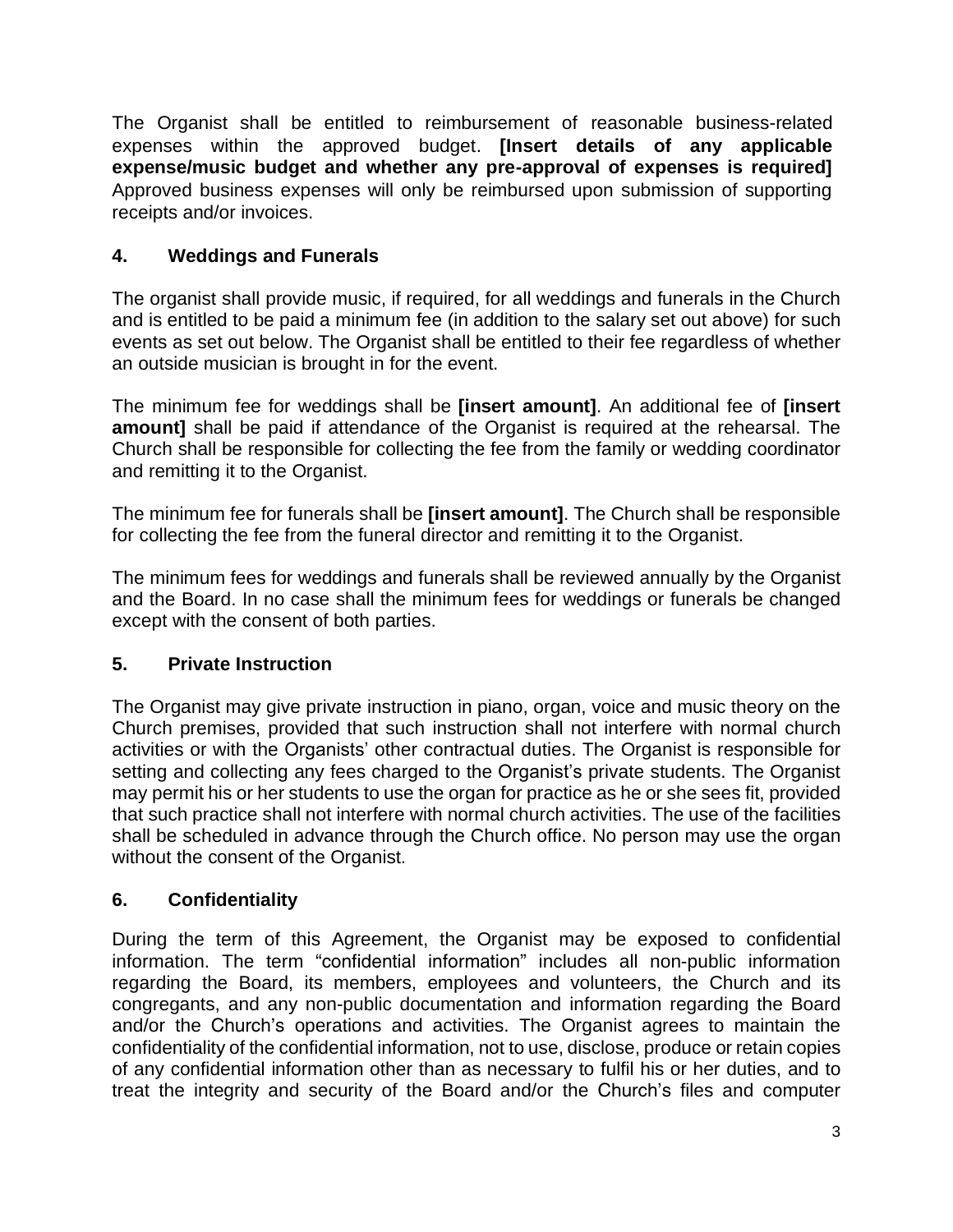networks with all due diligence. This confidentiality requirement is enforceable for the duration of this Agreement and at any time thereafter (regardless of the reason for termination of the Agreement).

#### **7. Conflict of Interest**

The Board recognizes the Organist's right to have other clients provided there is no conflict of interest with this Agreement. If the Organist becomes aware of a potential or actual conflict of interest, the Organist shall immediately disclose the conflict to the Board, and the parties may engage in discussions regarding potential remedies. If the parties are unable to agree on a remedy, either party may terminate the Agreement in accordance with its terms.

#### **8. Termination of This Agreement**

This Agreement may be terminated for any lawful reason by either party with **[insert agreed number of weeks/days]** of written notice or, in the case of the Board, payment in lieu of notice. The parties agree that this notice period shall apply regardless of whether a court or tribunal were to find that the Organist is a dependent contractor.

While it is understood and agreed between the Parties that the Organist is an Independent Contractor and not an employee and that no notice or termination payments, other than as set out in this Agreement, are due upon termination, in the event that a competent authority determines the Organist to be an employee, the Parties agree that the Organist shall only be entitled to the minimum notice (or pay in lieu), severance (if any), and any other minimum entitlements as set out in the applicable employment standards legislation.

### **9. Church Property**

During the course of the Organist's tenure, the Board may grant the Organist use of Church property, including the Church organ, piano, administrative facilities, computers, email servers and networks. All such items remain the property of the Board and/or the Church and must be returned upon request or termination of this Agreement.

The Organist further acknowledges that all Church computers, laptops, phones or other electronic devices, email servers, computer system and network are Church property, and are to be used only for legitimate and appropriate business purposes.

#### **10. General**

The parties acknowledge and agree that this Agreement constitutes the entire agreement between the parties with respect to all matters relating to the Organist's contractual relationship with the Board, and it supersedes any and all prior agreements and communications between the parties regarding those matters. It is agreed that each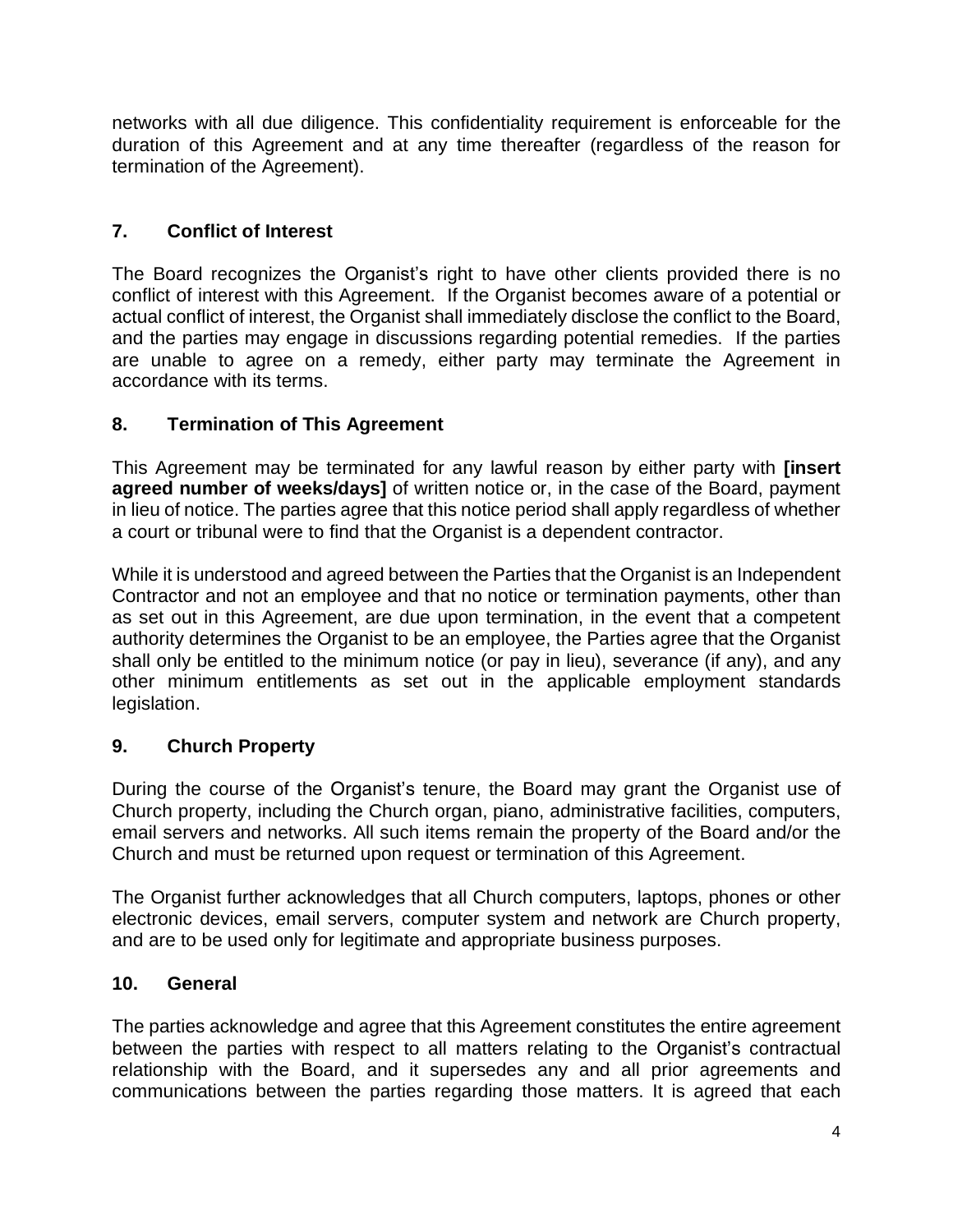provision of this Agreement is severable from the remainder of the Agreement and in the event that any provision is found by a court to be unlawful or unenforceable, the remainder of the Agreement will be unaffected and will remain in full legal force and effect.

The parties acknowledge that they have had the opportunity to obtain independent legal advice concerning their respective rights and the advisability of entering into this Agreement and that they have either obtained such advice or waived their right to obtain such advice. The parties acknowledge that they understand the terms of this Agreement and that they are entering into this Agreement voluntarily and without duress.

Date: \_\_\_\_\_\_\_\_\_\_\_\_\_\_\_\_\_\_\_\_\_ \_\_\_\_\_\_\_\_\_\_\_\_\_\_\_\_\_\_\_\_\_\_\_\_\_\_\_\_\_\_\_\_\_

**[ORGANIST NAME]**

Date:  $\Box$ 

**Per: [Name of Board or Church]**

#### **[Insert name and office of person signing]**

"I have authority to bind the Board"